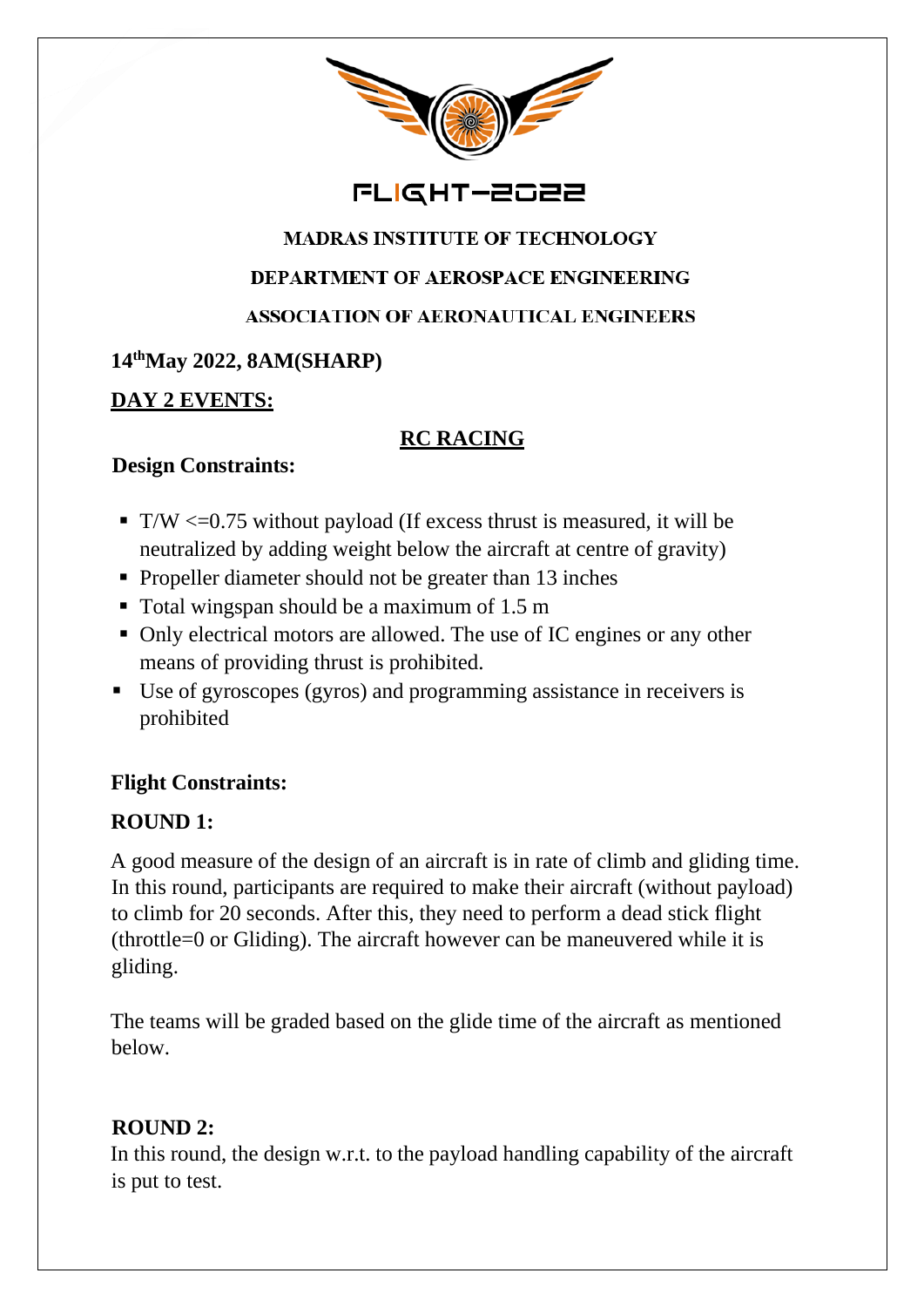- The aircraft should carry one or more than one payloads *(weighing less then 50g of 2x2x2 cm dimensions-* will be supplied by the organizers during the competition) and drop them in a circular drop zone . The payloads should fall as independent objects and should not be put together as one bigger payload (sticking them together or putting payloads into a single box etc. are not allowed).
- A maximum time of 10 minutes will be given between the first take off and the final landing. The maneuver can be performed multiple times within the time limit for additional points. Entire payload should be released using only one channel in the transmitter.

So, it is important to design the aircraft for quick loading (for multiple attempts) and quick releasing of payloads (to ensure they drop within the zone when released) in addition to the payload carrying capacity.

| 1. Time limit for glide flight per contestant (max) |                     | $: 10 \text{ min}$  |
|-----------------------------------------------------|---------------------|---------------------|
| 2. Time limit for payload attempt                   |                     | $\therefore$ 10 min |
| <b>Total</b>                                        | $\therefore$ 20 min |                     |

#### **TOTAL MARKS= ROUND 1+ROUND 2**

#### **GENERAL RULES:**

- 1. The use of 2.4 GHz radio is required for all aircraft competing in the competition. If the participants want to use any other frequency, they will have to inform the organizers in advance.
- 2. Receivers installed in the aircraft must be in 'receiver mode only'.
- 3. All the systems (Servos, motor, etc.) will be checked by organizers for functionality before the competition. If found not working, teams will be dismissed from the competition.
- 4. Pilot can position himself at any point in the arena to fly the aircraft during the rounds.
- 5. In view of stringent safety requirements, if a pilot flies out of the designated flying zone which includes overhead of the event organizing and control